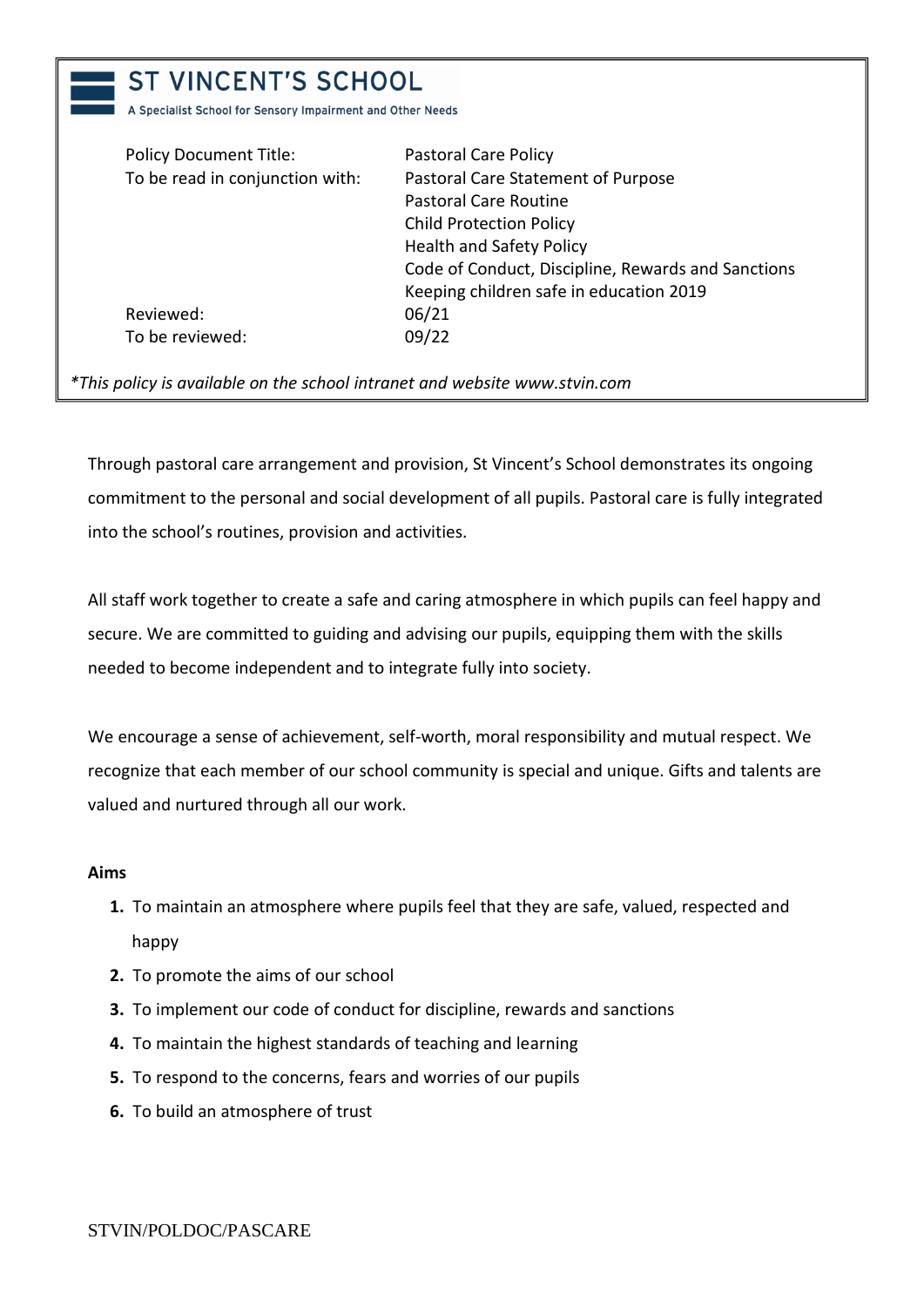The ethos of the school is reflected in the moral, intellectual, personal and social development of pupils. This is achieved by staff promoting an atmosphere of care and respect within the life of the school.

Good relationships are paramount to generate a positive climate within the school community. Pupils are encouraged to develop and value a respect for themselves and others. Relationships are nurtured between:

- Staff and pupils
- Pupils and their peers
- Members of staff
- Senior Leadership Team and staff
- School and surrounding community

Pupils are encouraged to be responsible for their own personal safety and supported to acquire skills to do this. This support will enable them to make decisions, and know where to get help, if they are confronted with danger.

The whole school community is aware that **the Principal is the lead person responsible for safeguarding** and that all staff have a responsibility to safeguard.

The designated Child Protection Co-ordinators (CPC) are responsible for dealing with safeguarding/child protection issues.

## **Roles and responsibilities:**

The Principal is: **Dr J Patterson**

The Chair of Governors is: (**acting) Mr. T Bates**

The DSL for Child Protection is: **Norah Warburton** 

Those trained to provide cover for the role of DSL are: **Dr J Patterson**

The nominated Safeguarding / Child Protection Governor is: **Mr. A Nawaz**

STVIN/POLDOC/PASTORALCARE The nominated governor for dealing with allegations against the Principal is: **Mr. T Bates**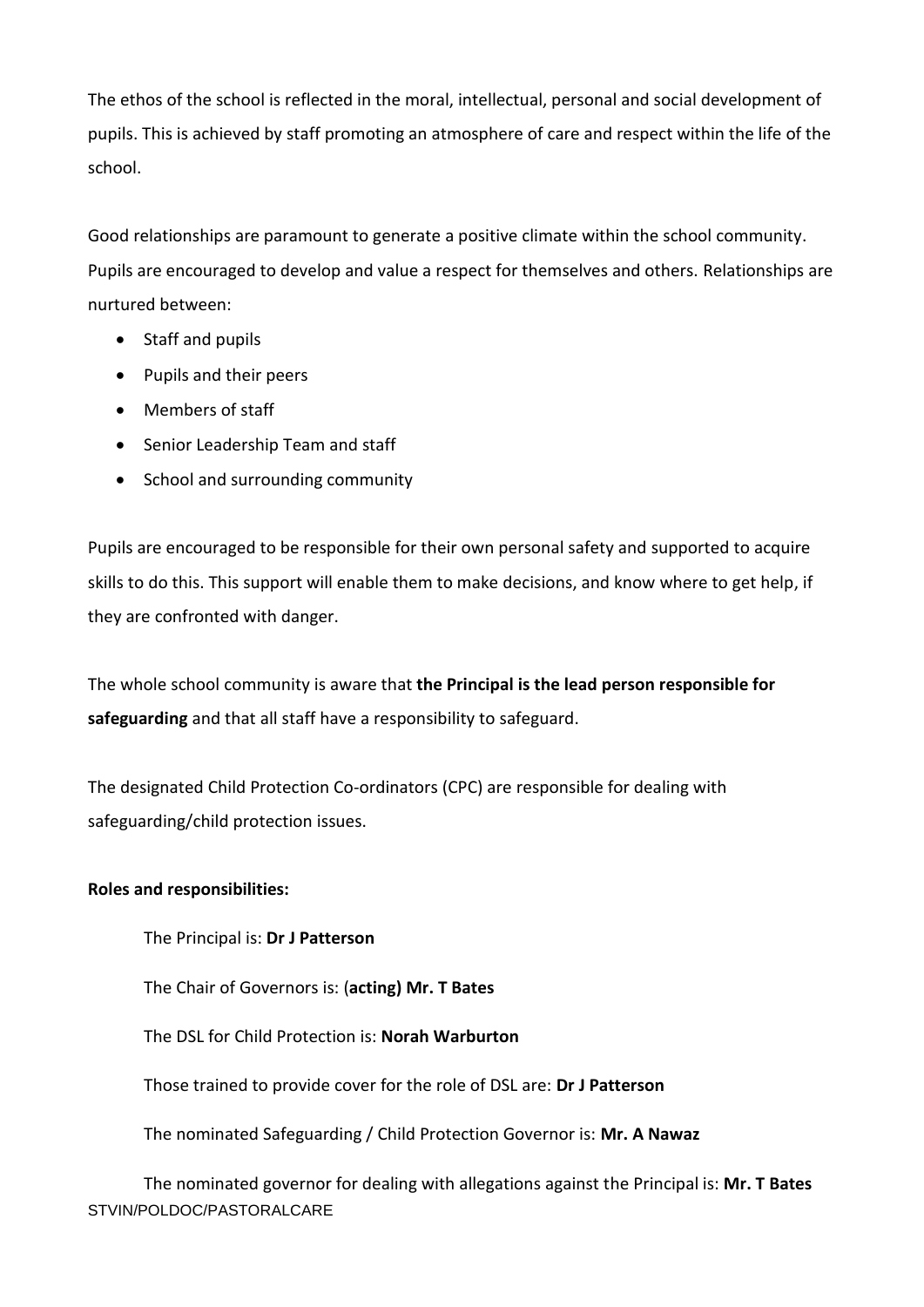The Independent Person is: **Mr. John Channel / Mr J Barnes.**

Pupils are aware that

- The Health Care Co-ordinator (HCC) is responsible for their medical needs
- First aiders are always available and procedures for dealing with pupils who need first aid.

### **Implementation**

#### **Roles and Responsibilities**

- The Board of Governors have overall responsibility for the implementation of the curriculum including monitoring the safety of each child in the school.
- The Senior Leadership Team ensure that pastoral care is given a high profile in the School Evaluation Document (SED/SIP).
- The P&ISM co-ordinates, monitors and evaluates the implementation of the Pastoral Care Policy, working with all staff to ensure skills, training and resources are kept up to date.
- The P&ISM ensures that all staff are familiar with the Pastoral Care Policy and is available to assist, when needed.
- The CPD co-ordinators will arrange appropriate training for staff
- All staff will aim to build pupil self esteem and encourage them to be assertive and to resist negative peer pressure.
- All staff will support pupils to celebrate success and develop the ability to make moral decisions and to know the difference between right and wrong.

## **Monitoring and Evaluation**

- Parents are welcomed and encouraged to contact school if they have concerns or worries. All concerns will be given prompt attention.
- Parents are encouraged to share concerns about home circumstances or medical matters which may affect a pupils learning or behaviour. Information disclosed will be treated as confidential.
- Staff will annually review and discuss the Pastoral Care Policy.
- The opinions of parents and children will be valued and where appropriate action will be taken.